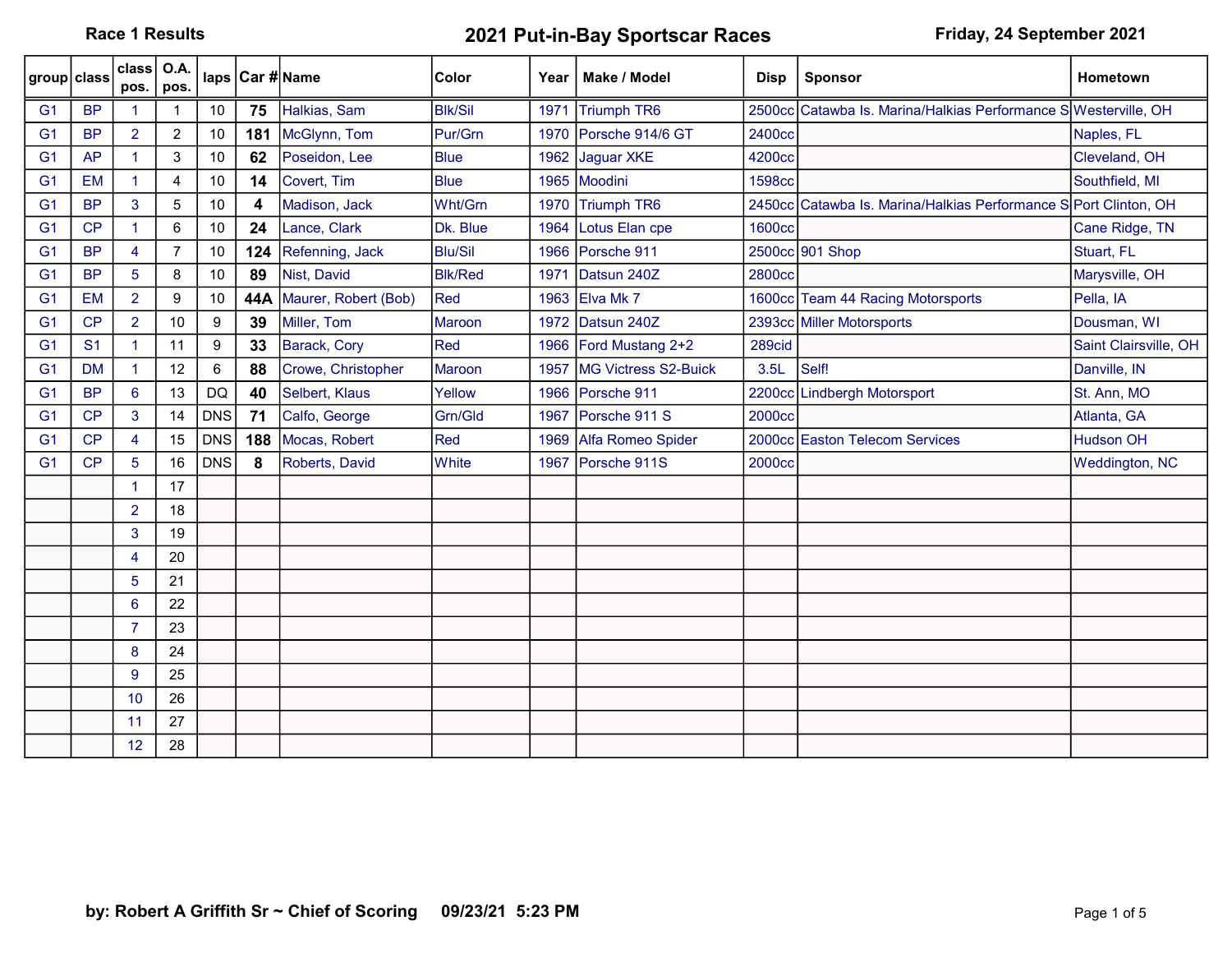Race 1 Results **2021 Put-in-Bay Sportscar Races** Friday, 24 September 2021

| group class    |           | class  <br>pos.      | <b>O.A.</b><br>pos. |            |              | laps   Car # Name                | Color          | Year | Make / Model              | <b>Disp</b>        | <b>Sponsor</b>                                               | Hometown              |
|----------------|-----------|----------------------|---------------------|------------|--------------|----------------------------------|----------------|------|---------------------------|--------------------|--------------------------------------------------------------|-----------------------|
| G <sub>2</sub> | EP        |                      |                     | 10         | 97           | Vapaa, Stefan                    | Yellow         | 1968 | Saab Sonett V4/rdstr      | <b>1500cc</b>      |                                                              | Wilmington, DE        |
| G <sub>2</sub> | <b>S3</b> | $\overline{1}$       | $\overline{2}$      | 10         | 11           | Limber, Greg                     | Lt. Green      | 1971 | <b>VW Beetle</b>          |                    | 1600cc Arbor Inn. Farmers insurance, Spectro Oils Elyria, OH |                       |
| G <sub>2</sub> | <b>DP</b> | $\mathbf{1}$         | 3                   | 10         | 601          | <b>Gurolnick, Rick</b>           | <b>Ivory</b>   | 1960 | Porsche 356 Rdstr         | 1600cc             |                                                              | Hawthorn Woods, IL    |
| G <sub>2</sub> | <b>S2</b> | $\mathbf{1}$         | 4                   | 10         | 22           | Petrone, John                    | <b>White</b>   | 1967 | Volvo 122S                |                    | 1800cc The Arbor Inn at Put-in-Bay                           | Willowick, OH         |
| G <sub>2</sub> | EP        | $\overline{2}$       | 5                   | 10         | 96           | School, David                    | Yellow         | 1972 | Saab Sonett               | 1698cc             |                                                              | Malone, WI            |
| G <sub>2</sub> | <b>DP</b> | $\overline{2}$       | 6                   | 10         | 68           | Warner, Thomas                   | Yellow         | 1959 | Porsche 356A cpe          |                    | 1620cc World Resource Solutions Corp.                        | Delaware, OH          |
| G <sub>2</sub> | EP        | 3                    | 7                   | 10         | 7            | School, Mark                     | <b>White</b>   | 1971 | Saab Sonett               | 1698cc             |                                                              | Appleton, WI          |
| G <sub>2</sub> | EP        | 4                    | 8                   | 10         | 824          | Sukey, Jason                     | <b>White</b>   | 1971 | <b>Triumph GT6</b>        |                    | 1998cc JS Performance Motoring, LLC                          | Amherst, OH           |
| G <sub>2</sub> | <b>S3</b> | $\overline{2}$       | 9                   | 10         | 27           | Roberts, Pete                    | Red            | 1966 | <b>Ford Cortina GT/TC</b> | 1558cc ME          |                                                              | Reynoldsburg, OH      |
| G <sub>2</sub> | EP        | 5                    | 10                  | 10         | 197          | Lynch, Brian                     | Orange         | 1974 | <b>Saab Sonett</b>        | 1700cc             |                                                              | <b>Warrenville IL</b> |
| G <sub>2</sub> | <b>S3</b> | 3                    | 11                  | 9          | 67           | Reall, Jack                      | Red/Gray       |      | 1964 Morris Cooper S/GT5  |                    | 1310cc Reall Racing                                          | Sunbury, OH           |
| G <sub>2</sub> | X(CP)     | $\blacktriangleleft$ | 12                  | 9          | 48           | Selbert, Klaus'                  | Yellow         | 1968 | Porsche 911               | 1991cc             |                                                              | St. Ann, MO           |
| G <sub>2</sub> | <b>FM</b> | $\blacktriangleleft$ | 13                  | <b>DNS</b> | 69           | Ross, Malcolm                    | <b>Blu/Yel</b> | 1957 | Lotus Eleven              | 1100 <sub>cc</sub> |                                                              | Columbus, OH          |
| G <sub>2</sub> | <b>FM</b> | $\overline{2}$       | 14                  | <b>DNS</b> | 6            | Morgan, Ray                      | Yel/Blue       |      | 1964 Merlyn Mk 6          |                    | 1294cc Vintage Motorcar Restorations                         | Jasper, GA            |
| G <sub>2</sub> | <b>DP</b> | 3                    | 15                  | <b>DNS</b> | 144          | Dredge, Bill                     | Dk. Blue       | 1961 | Austin Healey 3000        | 3000cc             |                                                              | Mequon, WI            |
| G <sub>2</sub> | EP        | 6                    | 16                  | <b>DNS</b> | $\mathbf{2}$ | Stanford, John                   | Silver         | 1965 | Turner Mk III             | 1498cc             |                                                              | Leo, IN               |
| G <sub>2</sub> | <b>FM</b> | 3                    | 17                  | <b>DNS</b> | 36           | Wilson, Paul                     | <b>White</b>   | 1957 | <b>Elva Mark II</b>       | 1220 <sub>cc</sub> |                                                              | Fairfield, VA         |
| G <sub>2</sub> | <b>S2</b> | $\overline{2}$       | 18                  | <b>DNS</b> | 31           | Coffin, Robert                   | <b>Blue</b>    | 1973 | Mazda RX3                 |                    | 1300R Tristram's Garage                                      | Dobson, NC            |
| G <sub>2</sub> | <b>S3</b> | $\overline{4}$       | 19                  | <b>DNS</b> | 44           | Nist, Ron                        | Red            |      | 1964 Mini Cooper S/GT5    |                    | 1071cc Pigg Brothers Garage                                  | Delaware, OH          |
|                |           | $\blacktriangleleft$ | 20                  |            |              |                                  |                |      |                           |                    |                                                              |                       |
|                |           | $\overline{2}$       | 21                  |            |              |                                  |                |      |                           |                    |                                                              |                       |
|                |           | 3                    | 22                  |            |              |                                  |                |      |                           |                    |                                                              |                       |
|                |           | 4                    | 23                  |            |              |                                  |                |      |                           |                    |                                                              |                       |
|                |           | 5                    | 24                  |            |              |                                  |                |      |                           |                    |                                                              |                       |
|                |           | 6                    | 25                  |            |              |                                  |                |      |                           |                    |                                                              |                       |
|                |           | $\overline{7}$       | 26                  |            |              |                                  |                |      |                           |                    |                                                              |                       |
|                |           | 8                    | 27                  |            |              |                                  |                |      |                           |                    |                                                              |                       |
|                |           | 9                    | 28                  |            |              | Car 48 is entered but not scored |                |      |                           |                    |                                                              |                       |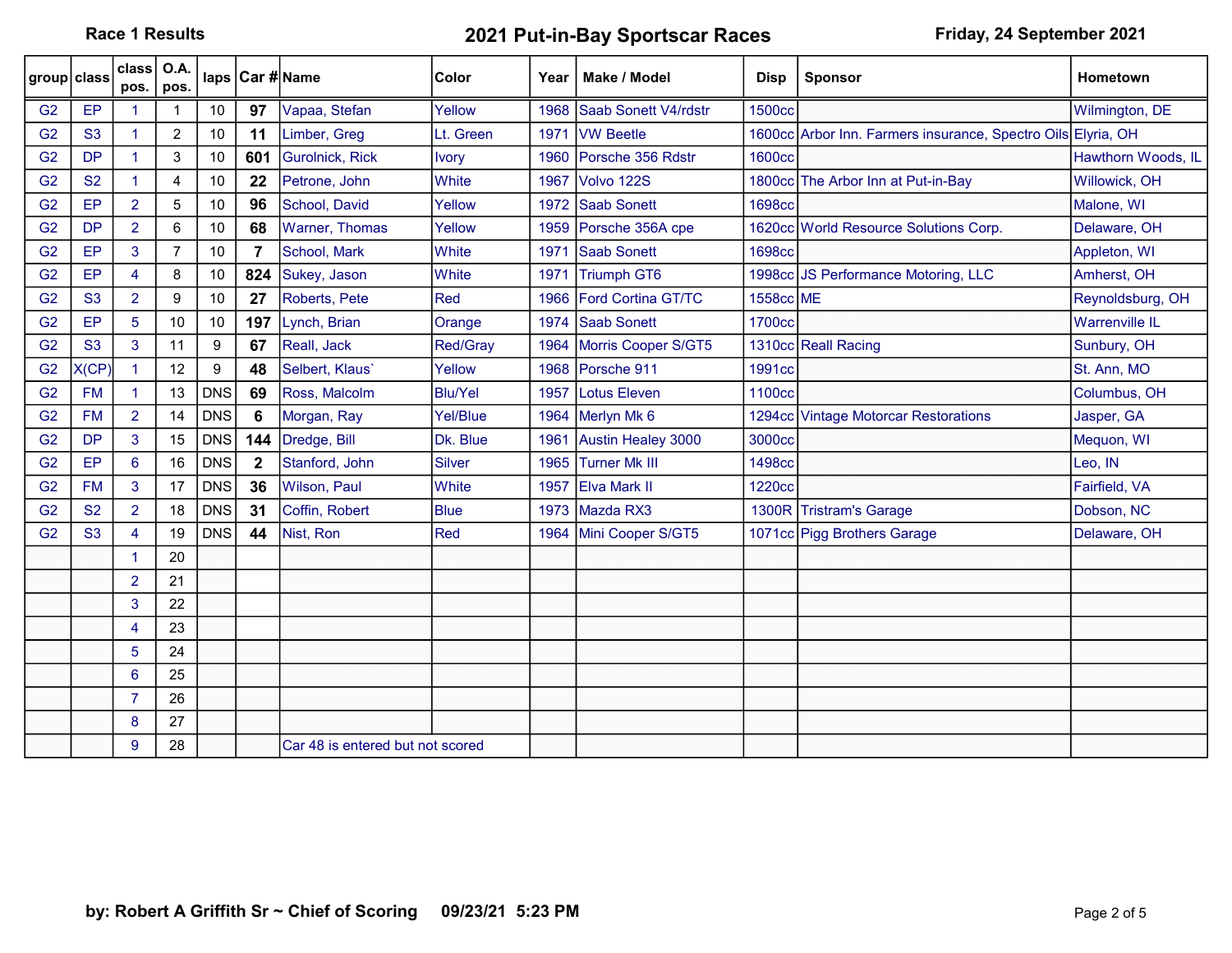Race 1 Results **2021 Put-in-Bay Sportscar Races** Friday, 24 September 2021

| group class    |           | class<br>pos.        | O.A.<br>pos.   |              |           | laps   Car # Name      | Color          | Year | Make / Model                | <b>Disp</b>    | <b>Sponsor</b>                   | <b>Hometown</b>     |
|----------------|-----------|----------------------|----------------|--------------|-----------|------------------------|----------------|------|-----------------------------|----------------|----------------------------------|---------------------|
| G <sub>3</sub> | <b>FP</b> | -1                   |                | 10           | 10        | Henry, Sean            | Green          |      | 1973 Triumph Spitfire       | <b>1500cc</b>  |                                  | Marysville, OH      |
| G <sub>3</sub> | <b>GM</b> | $\blacktriangleleft$ | $\overline{c}$ | 10           | 283       | Byrnes, Kurt           | Black          | 1951 | <b>MG TD 1350</b>           | 1350cc         |                                  | Pittsburgh, PA      |
| G <sub>3</sub> | <b>GM</b> | $\overline{2}$       | 3              | 10           | 118       | Lekanka, Mark          | Red            | 1952 | <b>MGTD</b>                 | 1460cc         |                                  | Put in Bay, OH      |
| G <sub>3</sub> | <b>GM</b> | 3                    | 4              | 10           | 776       | Ford, Manley           | <b>Blue</b>    | 1952 | <b>MG TD</b>                | <b>1500cc</b>  |                                  | Middleville, MI     |
| G <sub>3</sub> | <b>FP</b> | $\overline{2}$       | 5              | 10           | 151       | Kansa, Robert          | Yellow         |      | 1960   AH Sebring Sprite    | 1275cc various |                                  | Akron, OH           |
| G <sub>3</sub> | <b>S4</b> | $\mathbf{1}$         | 6              | 10           | 997       | McConnell, Randy       | Grn/Wht        | 1962 | <b>AUSTIN Cooper</b>        |                | 1275cc S&M MINIS                 | Lakewood, CO        |
| G <sub>3</sub> | <b>GM</b> | $\overline{4}$       | $\overline{7}$ | $10\,$       | 148       | Gibson, David          | Alloy/Red      | 1958 | <b>VAY Special</b>          |                | 1275cc Prestige Worldwide FB LLC | Fredericksburg, VA  |
| G <sub>3</sub> | <b>FP</b> | 3                    | 8              | 10           | 81        | Sukey, Marty           | <b>White</b>   | 1964 | <b>Triumph Spitfire</b>     |                | 1296cc Team Sukey Triumphs       | Grafton, OH         |
| G <sub>3</sub> | <b>FP</b> | $\overline{4}$       | 9              | 10           | 77        | Vogel, Jim             | Red            | 1966 | MG Midget                   |                | 1275cc Deb Vogel                 | Tallmadge, OH       |
| G <sub>3</sub> | <b>FP</b> | 5                    | 10             | 10           | 344       | Pettenski, Nik         | White          | 1959 | <b>AH Sprite</b>            | 1275cc         |                                  | Put in Bay, OH      |
| G <sub>3</sub> | FP/2      | $\blacktriangleleft$ | 11             | 9            | 98        | Polimeni, Ronald       | Green          | 1959 | Volvo PV-544                |                | 1800cc Odyssey House             | Capon Bridge, WV    |
| G <sub>3</sub> | <b>FP</b> | 6                    | 12             | 8            | 64        | Sopher, Terry          | Red/Sil        | 1964 | <b>Triumph Spitfire</b>     | <b>1296cc</b>  |                                  | Jacksonville, Fl    |
| G <sub>3</sub> | <b>FP</b> | $\overline{7}$       | 13             | 8            | 94        | Goodwin, Carl          | <b>Blue</b>    | 1962 | <b>Austin Healey Sprite</b> | 1275cc         |                                  | Novelty, OH         |
| G <sub>3</sub> | FP/2      | $\overline{2}$       | 14             | 8            | 153       | Babb, Brad             | Yellow         | 1966 | Sunbeam Alpine              |                | 1725cc M&B Motorsports           | Whitehouse, OH      |
| G <sub>3</sub> | <b>FP</b> | 8                    | 15             | 8            | 26        | Smith, Larry           | <b>Blue</b>    | 1962 | <b>MG Midget</b>            |                | 1275cc Blue Tarp Racing          | Richmond, VA        |
| G <sub>3</sub> | FP/2      | 3                    | 16             | 8            | 38        | Oesterle, Dale         | Yellow         |      | 1962 Triumph Spitfire       | 1450cc         |                                  | Powell, OH          |
| G <sub>3</sub> | <b>S4</b> | $\overline{2}$       | 17             | $\mathbf{1}$ | 191       | Thomas, Will           | <b>Maroon</b>  | 1965 | <b>Austin Mini Cooper</b>   |                | 1275cc GMT Racing                | New Fairfield, CT   |
| G <sub>3</sub> | <b>FP</b> | 9                    | 18             | <b>DNS</b>   | 53        | Smith, David           | Red            | 1959 | <b>Austin Healey Sprite</b> |                | 1275cc Small bore racing         | Carlisle, PA        |
| G <sub>3</sub> | <b>FP</b> | 10                   | 19             | <b>DNS</b>   | 54        | <b>Tirkala, Ferenc</b> | White          | 1971 | <b>Triumph Spitfire</b>     | <b>1296cc</b>  |                                  | Covington, KY       |
| G <sub>3</sub> | FP/2      | $\overline{4}$       | 20             | <b>DNS</b>   | 02        | Reichert, Michael      | <b>White</b>   | 1972 | Fiat 124 Spider             | <b>1600cc</b>  |                                  | Put in Bay, OH      |
| G <sub>3</sub> | FP/2      | $5\phantom{.0}$      | 21             | <b>DNS</b>   | 70        | Anderson, David        | White          | 1963 | <b>Sunbeam Alpine</b>       | 1767cc         |                                  | Rochester Hills, MI |
| G <sub>3</sub> | FP/2      | $6^{\circ}$          | 22             | <b>DNS</b>   | 284       | Schnabel, J. Richard   | White          | 1961 | MG A, Mark II               |                | 1622cc Purple Patch Motorsports  | Waynesville, NC     |
| G <sub>3</sub> | FP/2      | $\overline{7}$       | 23             | <b>DNS</b>   | 194       | Shafer, Craig          | Green          | 1959 | <b>IMGA</b>                 | 1600cc none    |                                  | Somerset, PA        |
| G <sub>3</sub> | <b>S4</b> | 3                    | 24             | <b>DNS</b>   | <b>8X</b> | Christ, Thomas         | <b>Blu/Yel</b> | 1964 | <b>Austin Mini Clubman</b>  | 1275cc         |                                  | Columbus, OH        |
|                |           |                      | 25             |              |           |                        |                |      |                             |                |                                  |                     |
|                |           | $\overline{2}$       | 26             |              |           |                        |                |      |                             |                |                                  |                     |
|                |           | 3                    | 27             |              |           |                        |                |      |                             |                |                                  |                     |
|                |           | 4                    | 28             |              |           |                        |                |      |                             |                |                                  |                     |
|                |           | 5                    | 28             |              |           |                        |                |      |                             |                |                                  |                     |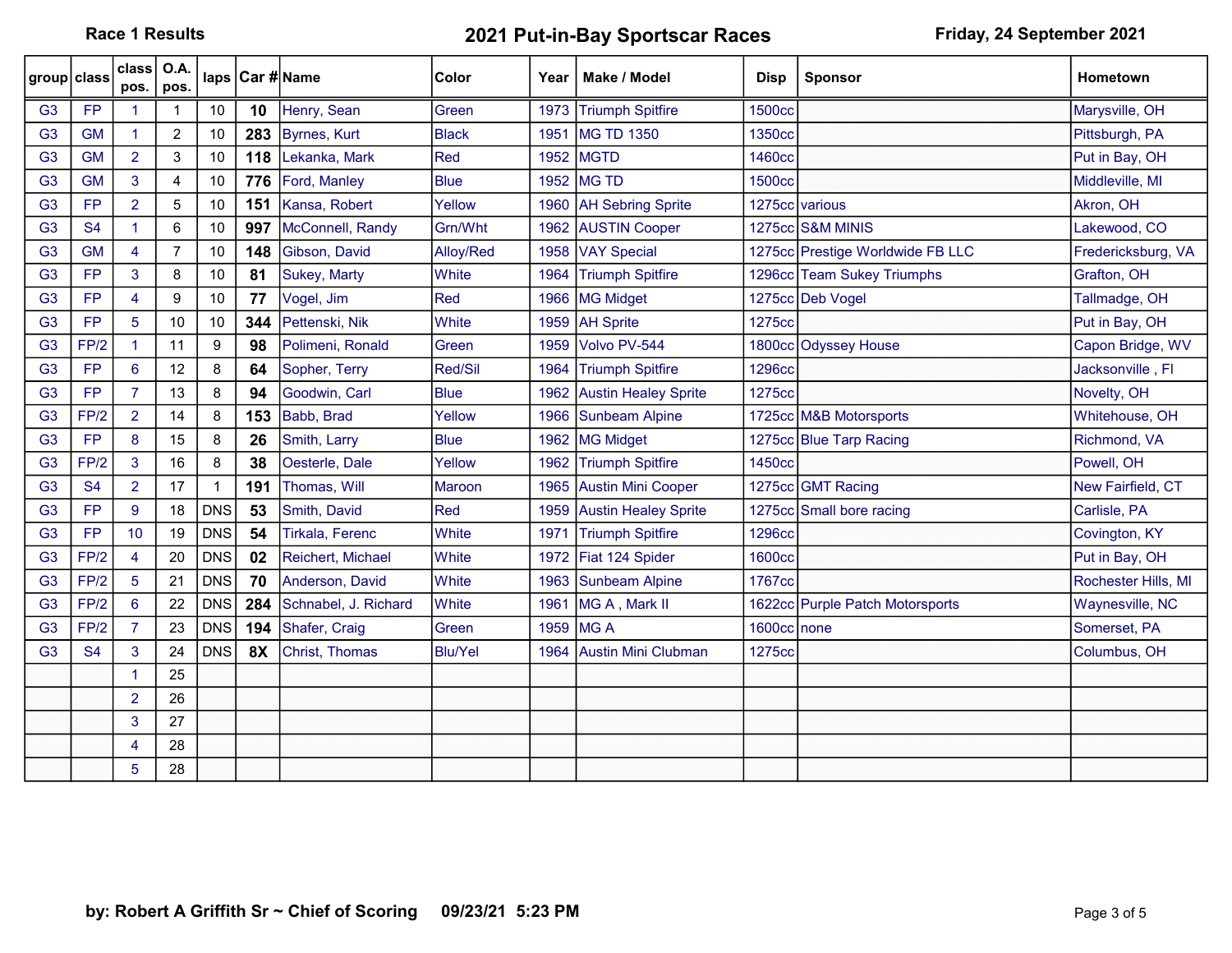Race 1 Results **2021 Put-in-Bay Sportscar Races** Friday, 24 September 2021

| group class    |           | class<br>pos.        | O.A.<br>pos.   |                  |     | laps Car #Name      | <b>Color</b> | Year | Make / Model                     | <b>Disp</b>  | <b>Sponsor</b>                                       | Hometown                    |
|----------------|-----------|----------------------|----------------|------------------|-----|---------------------|--------------|------|----------------------------------|--------------|------------------------------------------------------|-----------------------------|
| G <sub>4</sub> | <b>HP</b> | 1                    |                | 10               | 61  | Petkovic, Joseph    | White        | 1961 | <b>Austin Healey Sprite</b>      | <b>948cc</b> |                                                      | <b>Highland Heights, OH</b> |
| G <sub>4</sub> | <b>HP</b> | $\overline{2}$       | $\overline{2}$ | 10               | 9   | Kelly, Don          | <b>Blue</b>  | 1961 | <b>Austin Healey Sprite Mk I</b> | <b>948cc</b> |                                                      | Rapid City, MI              |
| G <sub>4</sub> | <b>GP</b> | $\blacktriangleleft$ | 3              | 10               | 17  | Besst, Scott        | Yel/Blk      | 1959 | Morgan 4/4                       |              | 1368cc Malvernlane Vintage                           | New Orleans, La             |
| G <sub>4</sub> | <b>GP</b> | $\overline{2}$       | 4              | 9                | 73  | Besst, James        | Grn/Gld      | 1958 | Morgan 4/4                       | 1340cc       |                                                      | Grove City, OH              |
| G <sub>4</sub> | <b>HM</b> | $\blacktriangleleft$ | 5              | $\boldsymbol{9}$ | 675 | Clemens, Kevin      | Red          | 1956 | Jabro 750                        | <b>750cc</b> | <b>HMOD</b>                                          | Warwick, RI                 |
| G <sub>4</sub> | <b>S5</b> | $\blacktriangleleft$ | 6              | $\boldsymbol{9}$ | 60  | Payne, Ken'         | Green        | 1960 | Saab 93                          | <b>850cc</b> | <b>TOM COX/Vintage SAAB Racing Group</b>             | Simpsonville, SC            |
| G <sub>4</sub> | <b>S5</b> | $\overline{2}$       | $\overline{7}$ | $\boldsymbol{9}$ | 93  | Winker, Tim         | Black        | 1960 | Saab 93F                         | <b>850cc</b> | Vintage Ice And Gravel Rallye Racing AssoSaginaw, MN |                             |
| G <sub>4</sub> | <b>HM</b> | $\overline{2}$       | 8              | 9                | 91  | Campbell, Richard   | Red          | 1959 | Voigt/Crosley                    | <b>750cc</b> |                                                      | Larchmont, NY               |
| G <sub>4</sub> | <b>HM</b> | 3                    | 9              | <b>DNS</b>       | 57  | Vapaa, Stefan'      | White        | 1959 | Saab Quantum Two                 | <b>750cc</b> |                                                      | Wilmington, DE              |
| G <sub>4</sub> | <b>HM</b> | $\overline{4}$       | 10             | <b>DNS</b>       | 99  | Marquardt, Kurt     | Wht/Grn      | 1957 | <b>Jabro Saab</b>                | <b>850cc</b> |                                                      | South Bend, IN              |
| G <sub>4</sub> | <b>HP</b> | 3                    | 11             | <b>DNS</b>       | 417 | Brown, Richard      | Red/Wht      | 1960 | <b>Austin Healey Sprite</b>      | <b>998cc</b> |                                                      | Hampton Bays, NY            |
| G <sub>4</sub> | <b>S5</b> | 3                    | 12             | <b>DNS</b>       | 251 | Christ Sr., Charles | Orange       |      | 1960 Saab 93F                    | 850cc        | <b>Tomte Racing</b>                                  | Orwigsburg, PA              |
|                |           | $\blacktriangleleft$ | 13             |                  |     |                     |              |      |                                  |              |                                                      |                             |
|                |           | $\overline{2}$       | 14             |                  |     |                     |              |      |                                  |              |                                                      |                             |
|                |           | 3                    | 15             |                  |     |                     |              |      |                                  |              |                                                      |                             |
|                |           | 4                    | 16             |                  |     |                     |              |      |                                  |              |                                                      |                             |
|                |           | 5                    | 17             |                  |     |                     |              |      |                                  |              |                                                      |                             |
|                |           | $6\phantom{a}$       | 18             |                  |     |                     |              |      |                                  |              |                                                      |                             |
|                |           | $\overline{7}$       | 19             |                  |     |                     |              |      |                                  |              |                                                      |                             |
|                |           | 8                    | 20             |                  |     |                     |              |      |                                  |              |                                                      |                             |
|                |           | $\overline{9}$       | 21             |                  |     |                     |              |      |                                  |              |                                                      |                             |
|                |           | 10                   | 22             |                  |     |                     |              |      |                                  |              |                                                      |                             |
|                |           | 11                   | 23             |                  |     |                     |              |      |                                  |              |                                                      |                             |
|                |           | 12                   | 24             |                  |     |                     |              |      |                                  |              |                                                      |                             |
|                |           | 13                   | 25             |                  |     |                     |              |      |                                  |              |                                                      |                             |
|                |           | 14                   | 26             |                  |     |                     |              |      |                                  |              |                                                      |                             |
|                |           | 15                   | 27             |                  |     |                     |              |      |                                  |              |                                                      |                             |
|                |           | 16                   | 28             |                  |     |                     |              |      |                                  |              |                                                      |                             |